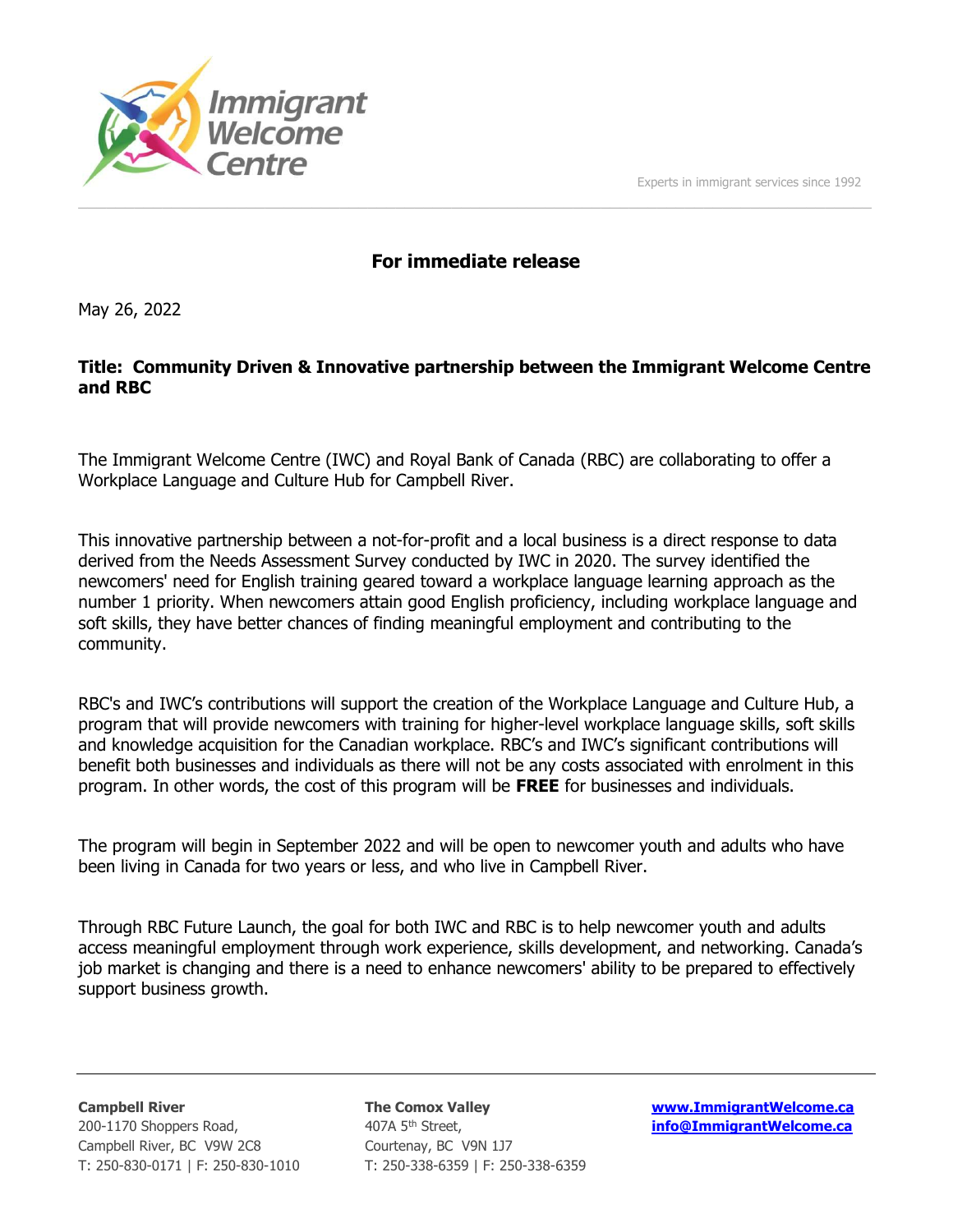

Local businesses will benefit greatly from this partnership program by being able to refer current employees to the program to support their growth as well as recruit and retain employment-ready newcomers in roles that are relevant to both the business and the individual's skills and experience.

 $\overline{\phantom{a}}$  ,  $\overline{\phantom{a}}$  ,  $\overline{\phantom{a}}$  ,  $\overline{\phantom{a}}$  ,  $\overline{\phantom{a}}$  ,  $\overline{\phantom{a}}$  ,  $\overline{\phantom{a}}$  ,  $\overline{\phantom{a}}$  ,  $\overline{\phantom{a}}$  ,  $\overline{\phantom{a}}$  ,  $\overline{\phantom{a}}$  ,  $\overline{\phantom{a}}$  ,  $\overline{\phantom{a}}$  ,  $\overline{\phantom{a}}$  ,  $\overline{\phantom{a}}$  ,  $\overline{\phantom{a}}$ 

IWC is looking to receive referrals directly from businesses that need support in this regard. Individuals or employers who are interested in the program can either email (info@immigrantwelcome.ca) or call 250.830.0171 for eligibility requirements and language assessment appointments to be scheduled in September. Be sure to contact us as early as September, as the spots will fill up quickly.

IWC and RBC are working to establish a longer-term relationship to ensure the capacity and sustainability of the program, which aims to support both local businesses and the community.

Photo caption: Matthijs Bruining, Branch Manager at RBC and Jim Brennan, Executive Director of IWC



###

Campbell River, BC V9W 2C8 Courtenay, BC V9N 1J7

200-1170 Shoppers Road, **100-1170 Shoppers Road,** 100-1170 Shoppers Road, info@ImmigrantWelcome.ca T: 250-830-0171 | F: 250-830-1010 T: 250-338-6359 | F: 250-338-6359

Campbell River The Comox Valley Washington Campbell River and The Comox Valley Washington Campbell River and The Comox Valley